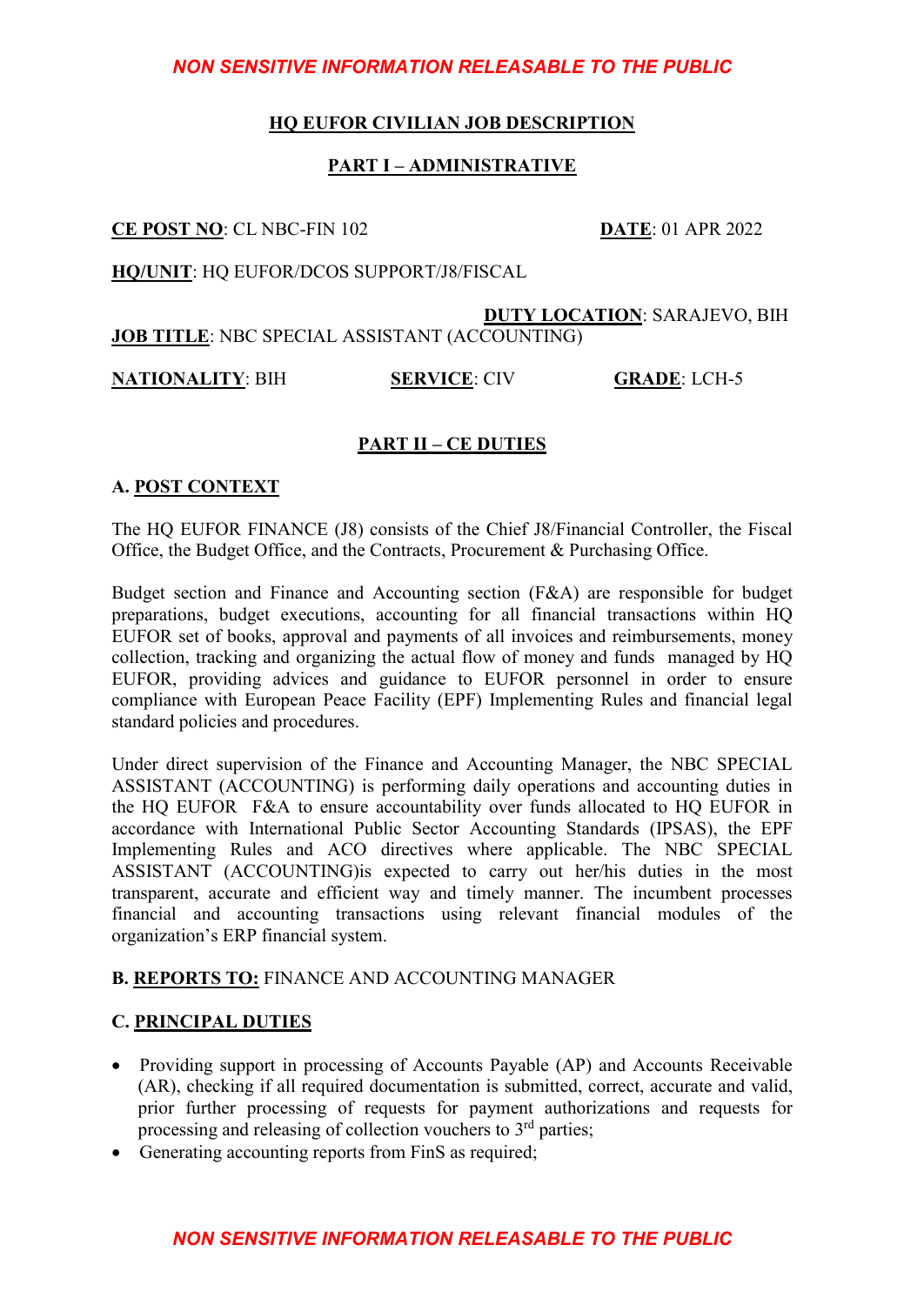- Providing support in analyzing reimbursable accounts during end of month reconciliation process;
- Preparing appointment letters for Fund Managers (FM) and other sub-delegation letters on regular and ad-hoc basis, collection of signed documents and keeping the FM/subdelegation data base up to date;
- Assistance to Finance and Accounting Manager in preparing necessary documentation required for producing of Financial Statements and assistance in collection of the documentation for internal and external audits;
- Providing accounting support in general to Finance and Accounting sub-section as required;
- Replacing Cash Management Specialist during her absence (mainly referring to processing of cash transactions/payments and collections);
- Out-processing activities during Cash Management Specialist absence;
- Providing support in monthly NBC calculations and reporting;
- Replacing NBC Specialist during his absence;

# **D. ADDITIONAL DUTIES**

- Drafts letters, memorandums, and responses within the command and to higher commands;
- Performs additional duties as assigned by the Finance and Accounting Manager.

# **PART III – QUALIFICATIONS**

## **A. ESSENTIAL QUALIFICATIONS**

## **1. Professional Experience**

▪ 1 to 3 years of experience in accounting or business practices within the private, public.

▪ Previous experience with Oracle or SAP based applications.

## **2. Education/Training**

Completion of secondary education (4 years) combined with relevant vocational training leading to a certification/diploma or other academic qualification in general administration, finance or accounting.

#### **3. Security Clearance**

Certificate of No Criminal Record + HQ Security Screening.

- **4. Language (listening, speaking, reading, writing)** English 3333, Bosnian/Croatian/Serbian 4444
- **5. Standard Automated Data Processing (ADP) Knowledge** Proficiency in MS Office Applications including Outlook, Word, Excel and Power Point.

## **B. DESIRABLE QUALIFICATIONS**

**1. Professional/Experience**

## *NON SENSITIVE INFORMATION RELEASABLE TO THE PUBLIC*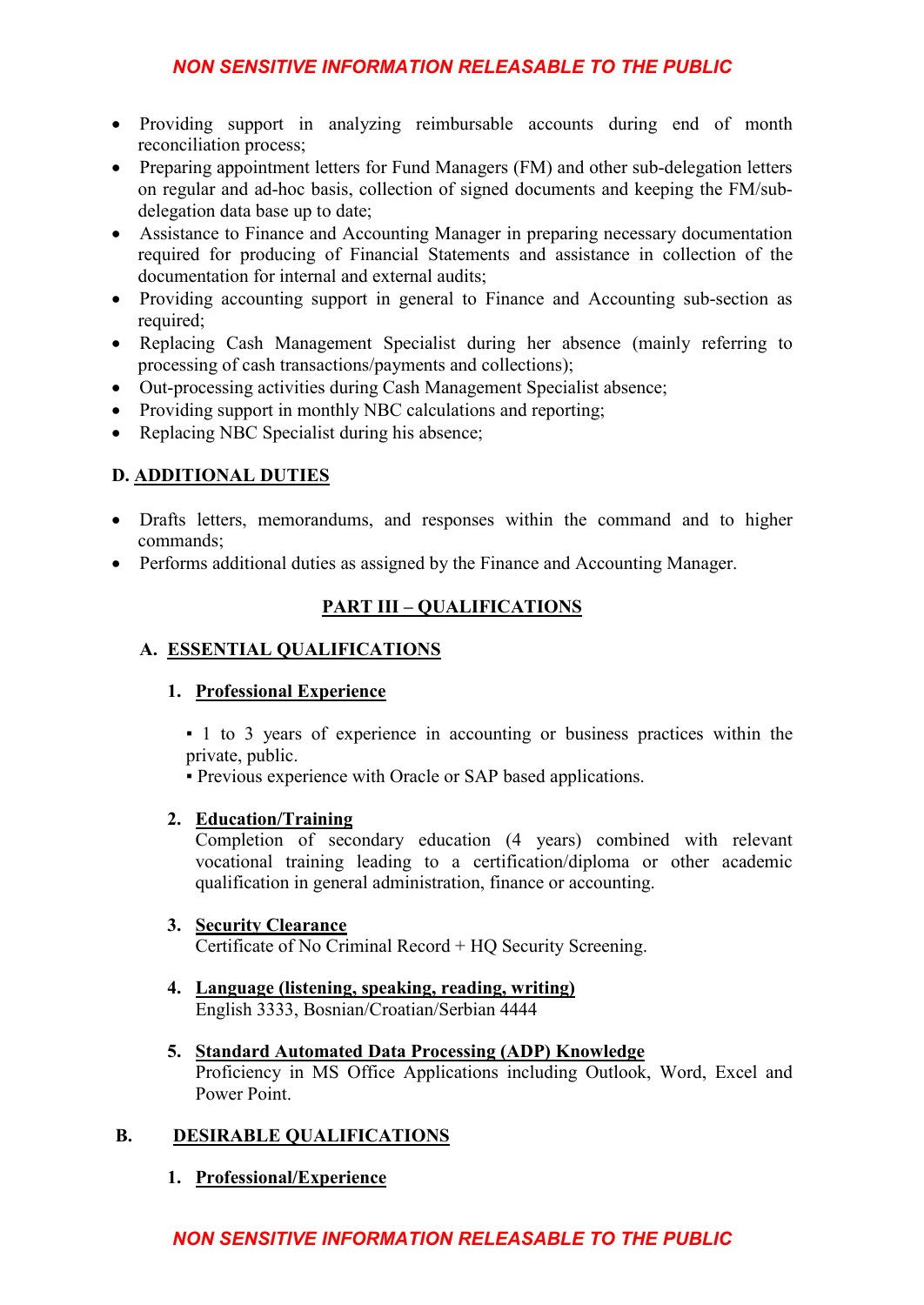- a. Experience in Finance position in an International Organization.
- b. Knowledge and professional experience with automated finance and accounting systems (ERP).

#### **2. Education/Training**

University degree in accounting, economics, finance.

**3. Language (listening, speaking, reading and writing)** English SLP 4444

#### **C. CIVILIAN POSTS**

#### **Personal Attributes**

Adherence to organizations policies and/or procedures. Seeks approval from correct authority for changes. Ability to maintain social, organizational, and ethical norms in job-related activities. Ability to evaluate data and courses of action and to research logical decisions. Unbiased, rational approach. Willingness to participate as a full member of team of which the jobholder is not necessarily leader; effective contributor even when team is working on something of no direct personal interest. Ability to analyze, organize and present numerical data, i.e., financial or statistical. Capacity to perceive the impact and implications of decisions and activities on other parts of the organization.

#### **Managerial Responsibilities**

No managerial or supervisory responsibilities involved.

#### **Professional Contacts**

The candidate will be required to establish and maintain good professional contacts with inside and outside partners.

#### **Contribution to the Objectives**

The work covers many similar and/or dissimilar tasks that require personal and intellectual skills within the same subject area. Although clear guidance and standard rules/regulations are available, some ability to analyze and solve problems is needed to deal with specific issues. Performance of duties indirectly impacts the objectives, efficiency, image and the financial resources of the HQ.

#### **Work Environment**

Multi-national civilian and military office work environment.

#### **D. REMARKS**

## EMPLOYMENT CONDITIONS

The successful candidate will be offered a 12 month initial contract which may be followed by an indefinite duration contract, subject to satisfactory performance, and the continued operational need/funding for the position.

## *NON SENSITIVE INFORMATION RELEASABLE TO THE PUBLIC*